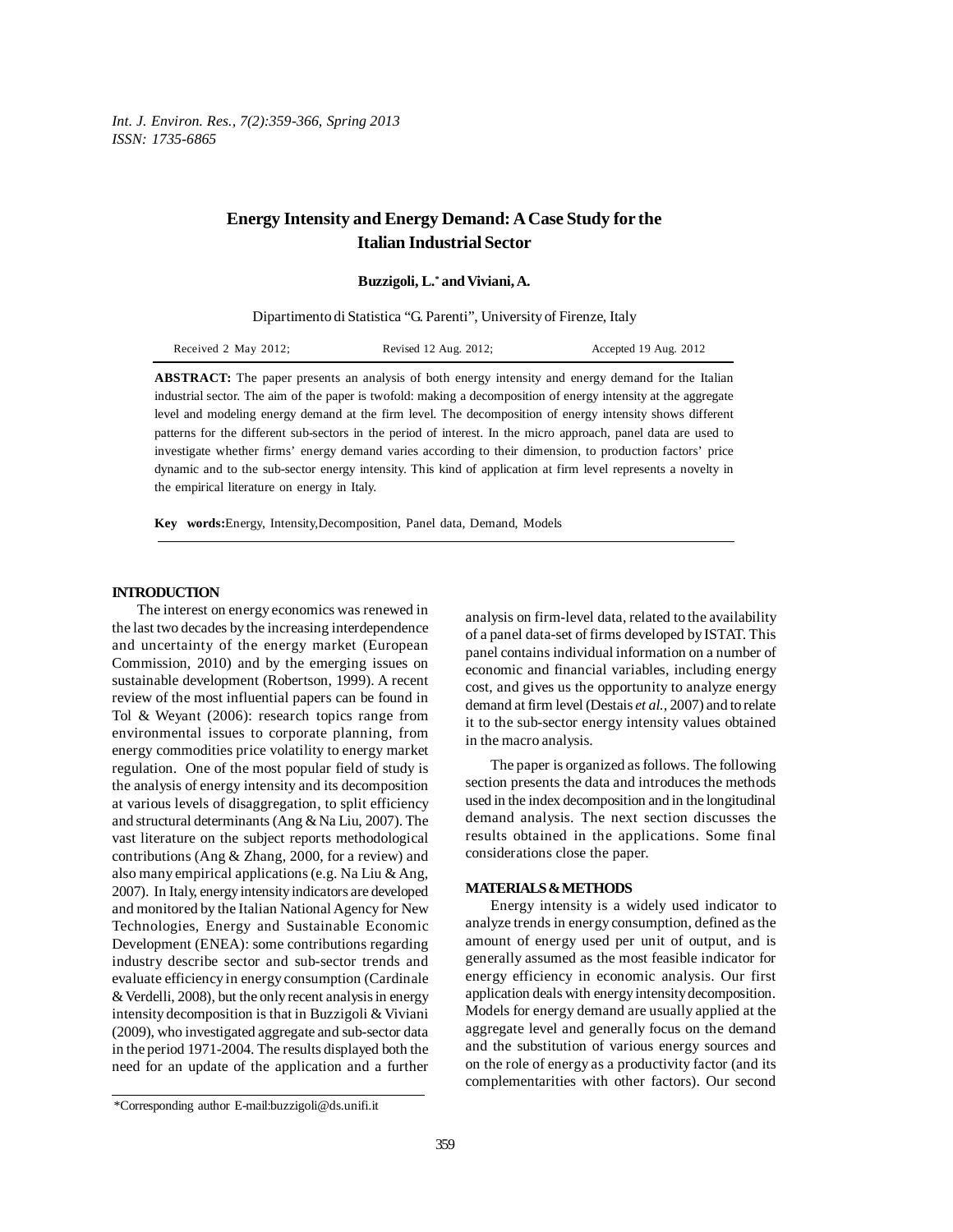application refers to an energy demand model estimation at the firm-level. The energy intensity decomposition refers to the economic version of the indicator  $(I_i)$ , where energy is measured in physical units  $(E)$ , and output is measured in value  $(Y_t)$ :

$$
I_t = \frac{E_t}{Y_t}
$$

At the national level, energy intensity is defined as the energy consumption per unit of GDP (taken at constant prices), while at the industrial level the production is measured by means of value added. Very often the unit of measurement for energy consumption is the "tonne of oil equivalent" (toe) and its multiples, which permits to compare and aggregate different fuels, originally measured in different units. Note that they should be regarded as measures of energy content rather than physical quantities. Nevertheless, aggregate energy intensity is a rough indicator, i.e. the result of a combination of different factors that can have very different patterns: a higher technical efficiency; a change in the structure of the economic system; a growth of the value added. Therefore, it can be useful to evaluate trends in the overall energy use. However, its interpretation is difficult, as it depends not only on the overall efficiency of the economy, but also from the production and transport system, the climate, and so on. In Italy the sources of aggregate energy data are the Ministry for the Economic Development (MED, 2000-2009) and ENEA (2000-2009), while the source for value added is ISTAT. The data are annual and refer to the period 1990-2008. The time– span is limited, because ENEA recently modified the classification of economic activities used in the National Energy Balance (BEN). Moreover, in 2005 ISTAT adopted the chain index method for estimating

real aggregates dynamics in National Accounts and introduced ATECO 2002 (Italian version of NACE rev.1.1). Another key problem was the different classification of the economic activities used in the energy reports and in the ISTAT publications: for that reason the ATECO two-digit sub-sectors were aggregated to the BEN sub-sectors to match energy data. Italy has always shown a low value of energy intensity, when compared with the other European countries, primarily because the energy efficient technologies were developed in order to decrease energy imports. Another important stimulus to reach energy efficiency is provided by Italy's high energy prices. Nonetheless, while some countries showed a progressive and considerable decline in energy intensity in the last 20 years, Italy remained rather stable, although a slight recent decrease. At present energy intensity in Italy is very similar to the one of the EU-15 (Fig. 1).

In Italy, the share of industry final energy consumption shows a decline (from 33.6% in 1990 to 28.7% in 2008); nonetheless, industrial consumption is still more than one-quarter of all energy consumed. The energy consumption in the industrial sector progressively decreased since 2004 and – at the same time – the value added increased (with the exception of the 2008 fig.). Therefore, energy intensity at the industrial level has recently shown a progressive decline.

The general index hides very differentiated values and patterns at sub-sector level; however, this is particularly evident looking at Table 1, which presents the values of energy intensity for the industry and for the BEN sub-sectors for five years. Fig. 2 presents the corresponding index numbers (1990=100) for the whole period.



**Fig. 1. Energy intensity of the economy. Gross inland consumption of energy divided by GDP (kilogram of oil equivalent per 1000 Euro) (Source: Eurostat Database)**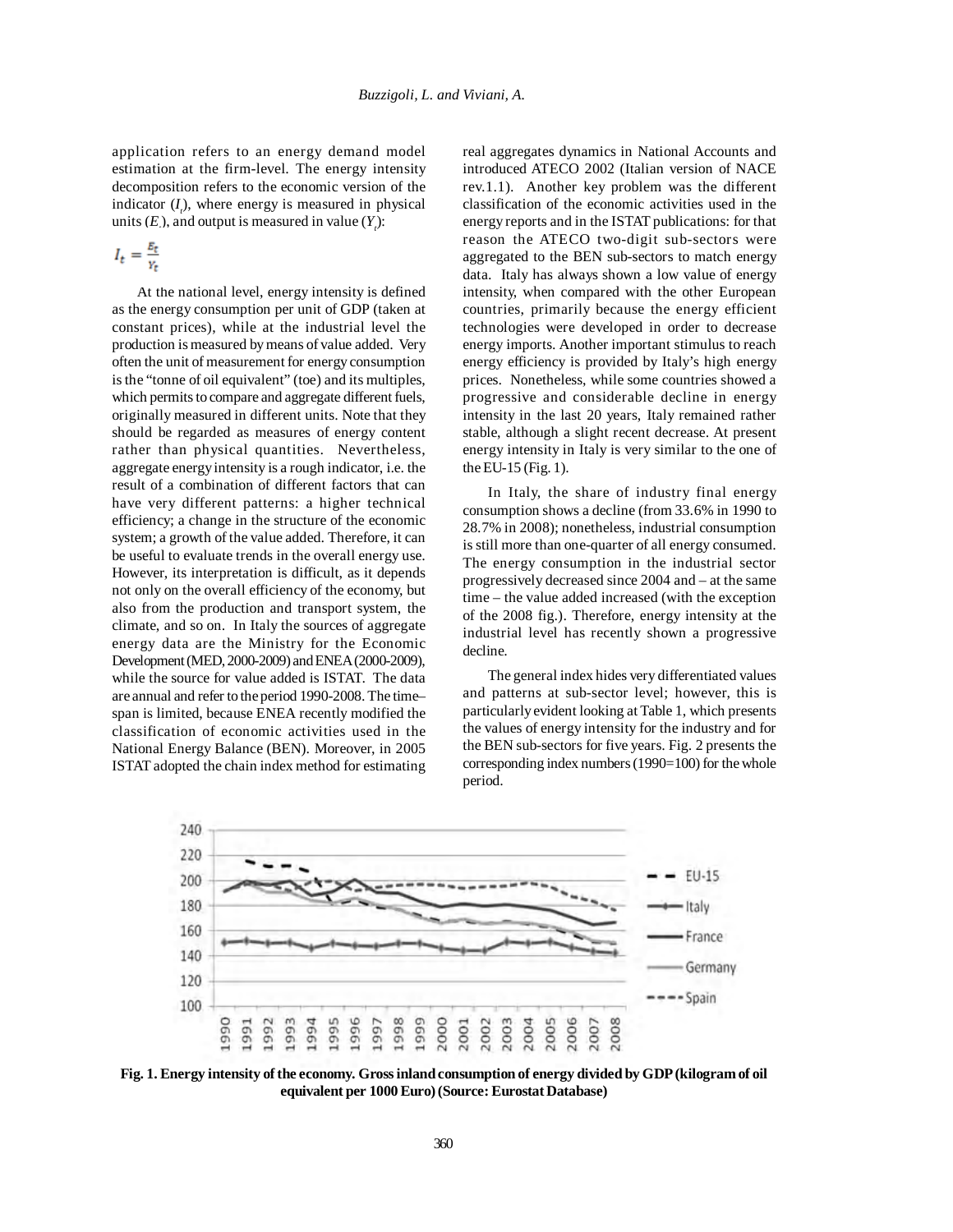| ⊷                     |        |        |        |        |        |
|-----------------------|--------|--------|--------|--------|--------|
|                       | 1990   | 1995   | 2000   | 2005   | 2008   |
| Industry              | 147.9  | 143.6  | 146.5  | 149.2  | 134.8  |
| Mining                | 85.0   | 93.2   | 86.6   | 82.3   | 85.2   |
| Basic metals          | 1455.6 | 1015.1 | 1065.4 | 1233.3 | 1166.9 |
| Machinery             | 42.4   | 50.5   | 57.1   | 58.6   | 53.3   |
| Food                  | 114.3  | 137.6  | 158.3  | 176.2  | 153.5  |
| Textile               | 77.1   | 87.1   | 100.2  | 102.9  | 75.2   |
| Non metallic minerals | 655.7  | 629.8  | 759.1  | 746.0  | 731.9  |
| Chemicals             | 517.1  | 484.5  | 384.6  | 385.3  | 343.1  |
| Paper                 | 151.3  | 184.7  | 193.6  | 217.8  | 202.5  |
| Other manufacturing   | 151.2  | 59.6   | 65.1   | 75.1   | 69.2   |
| Construction          | 1.8    | 3.5    | 2.9    | 3.4    | 3.3    |

**Table 1. Energy intensity in industry and in BEN sub-sectors**



**Fig. 2. Energy intensity in industry and in BEN sub-sectors: index numbers (1990=100)**

The energy intensity patterns have been influenced by two concurrent drivers: the internationalization/globalization process and the reorganization of the sub-sectors composition after the industrial restructuring in the 1980s (Bugamelli *et al.,* 2009). The decomposition of energy intensity could be of help in evaluating the impact of both structural variations and effective changes in sub-sector energy intensity on changes in industry's total intensity. For each branch *i* at time *t* we can define energy intensity as:

$$
I_{it} = \frac{E_{it}}{Y_{it}}
$$

and the production share as:

$$
S_{it} = \frac{Y_{it}}{Y_t}
$$

where  $E_{i}$  is the energy consumption of branch *i* and  $Y_{i}$  is its value added.

These quantities can be used to express aggregate energy intensity as a composition of intensity  $(I_{ii})$  and structural (*S<sub>ii</sub>*) features:

$$
I_t = \frac{E_t}{Y_t} = \sum_i \frac{E_{it}}{Y_t} = \sum_i \frac{E_{it}}{Y_{it}} \frac{Y_{it}}{Y_t} = \sum_i I_{it} S_{it}
$$

Therefore, the total energy intensity is partly due to the energy intensity of the various sectors and partly to the economic relevance of the sectors themselves (also called structural effect, that is measured by production share).

From a temporal perspective, decomposition methods can be used to evaluate whether a change in aggregate energy intensity can be imputed to a real shift in energy intensity of the various industrial sectors or to a structural change in activity composition. More specifically, the aim of decomposition is to disentangle the effect of the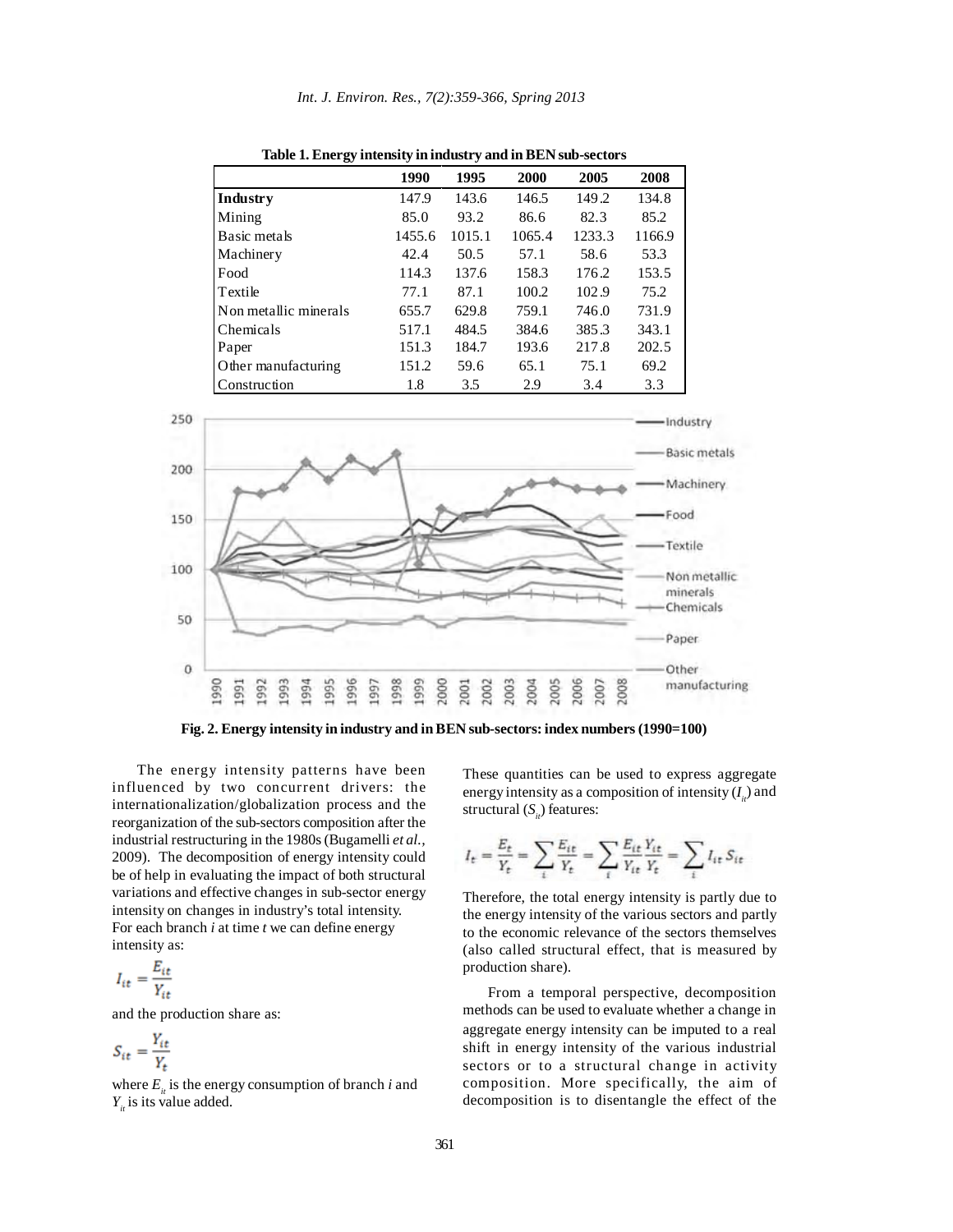intensity and structural changes on the variation of aggregate industrial intensity. Adopting a multiplicative form we obtain:

$$
{}_0D_T^{tot} = \frac{I_T}{I_0} = {}_0D_T^{int} \cdot {}_0D_T^{str}
$$

with D*int* and D*str* denoting, respectively, the intensity and the structural effects.

Several methods were proposed to make the decomposition: (for a general classification see Liu & Ang, 2003). We choose the Fisher ideal index, which has a number of desirable theoretical properties. In particular, it produces a perfect decomposition and doesn't require that the measure of sub-sectors activity is additive (and in our case it isn't, because chained values are not additive). After the estimation of Laspeyres and Paasche indexes for intensity and structure components, the Fisher counterparts can be easily built as in Table 2.

The decomposition produces (as in the price index case, Diewert, 2001):

$$
\frac{I_t}{I_0} = ~_0F_T^{int} \cdot ~_0F_T^{str}
$$

Our second application, aimed at estimating an energy demand model at firm level, refers to a dataset derived from a panel of 13573 firms developed by ISTAT (Biffignandi and Zeli, 2010), covering the years 1998- 2004. It contains information from different sources: the census of Italian firms; the so-called SCI survey ("Sistema dei Conti delle Imprese", that surveys all firms bigger than 20 employees); the so-called PMI survey ("Piccole e Medie Imprese", that covers the firms with employment in the range 20-100); the annual reports of incorporated firms collected by the Central Balance-Sheet Data Office of Italy. We selected only the industrial firms (with 20 employees or more) that remained in the same two-digit ATECO (Italian edition of NACE Rev.1.1) sub-sector during the seven years and that declared a cost for energy inputs in each year: the final panel contains 1683 firms and can be denoted as a short, balanced panel. The percentage distribution of value added per BEN sub-sector for the 1683 panel firms resembles the corresponding distribution calculated on the ENEA/ISTAT macro-data for the same timespan, with a few exceptions. The measures based on the national currency were deflated by Istat (with base year 2000). In order to integrate the dataset with the information on energy intensity presented previously, firms were classified also by BEN sub-sector. The firms' energy demand model is based on a classic KLE production function specification (Pyndick, 1979), in which the value added (Y) is the output and capital  $(K)$ , labor  $(L)$  and energy  $(E)$  are the inputs:

$$
Y = f(K, L, E)
$$

The corresponding energy demand function, specified under the usual hypothesis of a competitive markets, can be written as:

$$
E = g(Y, p_K, p_L, p_E)
$$

where,  $p_{K}$ ,  $p_{L}$  and  $p_{E}$  are the input prices.

The peculiarity of our analysis, given the characteristics of the dataset and the limited time-span of the panel, suggests an empirical specification of the function based on a further hypothesis. We assume that the relevant technological features in this field of application are related to energy efficiency issues. Thus they can be properly quantified by means of the energy intensity measures available at the sector level (*Ie*), which varies over time and over sectors. In other words, we consider that different activity sectors employ different technologies that need different levels of energy intensity. We use the variable *Ie*, which is the energy intensity (employed in the previous decomposition analysis) of the firm BEN sub-sector, to capture these "structural" differences in the model: the value of the variable is constant for each firm of the same BEN sub-sector, but, obviously, varies over the time span. Therefore, the demand function - to be estimated at the firm level - can be formulated as:

$$
E = g(Y, p_K, p_L, p_E, I_e)
$$

|           | Laspevres                                                                | Paasche                                                           | Fisher                                                                          |
|-----------|--------------------------------------------------------------------------|-------------------------------------------------------------------|---------------------------------------------------------------------------------|
| Intensity | r 2 722<br>$^{\circ}$<br>$1_{10}$ $0_{10}$<br>$-1$                       | 250<br>$15 +$<br>D.<br>0 <sup>T</sup><br>$i\omega$ of<br>ر گ      | 1.222<br>pint<br>r tnt<br>$\mathfrak{a}$ $\mathfrak{r}$<br>山ヶ<br>0 <sub>1</sub> |
| Structure | $+10$<br>551<br>ىيلق<br>$I_{10}$<br>$v_{i0}$<br>$\overline{\phantom{a}}$ | n<br>$11 + 12$<br>${}_{0}P^{st}_{T}$<br>$i(t - i0)$<br><b>Lat</b> | ${}_0P_T^{str}$<br>T 51<br>雪。<br><b>Little</b><br>0 <sup>T</sup>                |

**Table 2. Index decomposition scheme**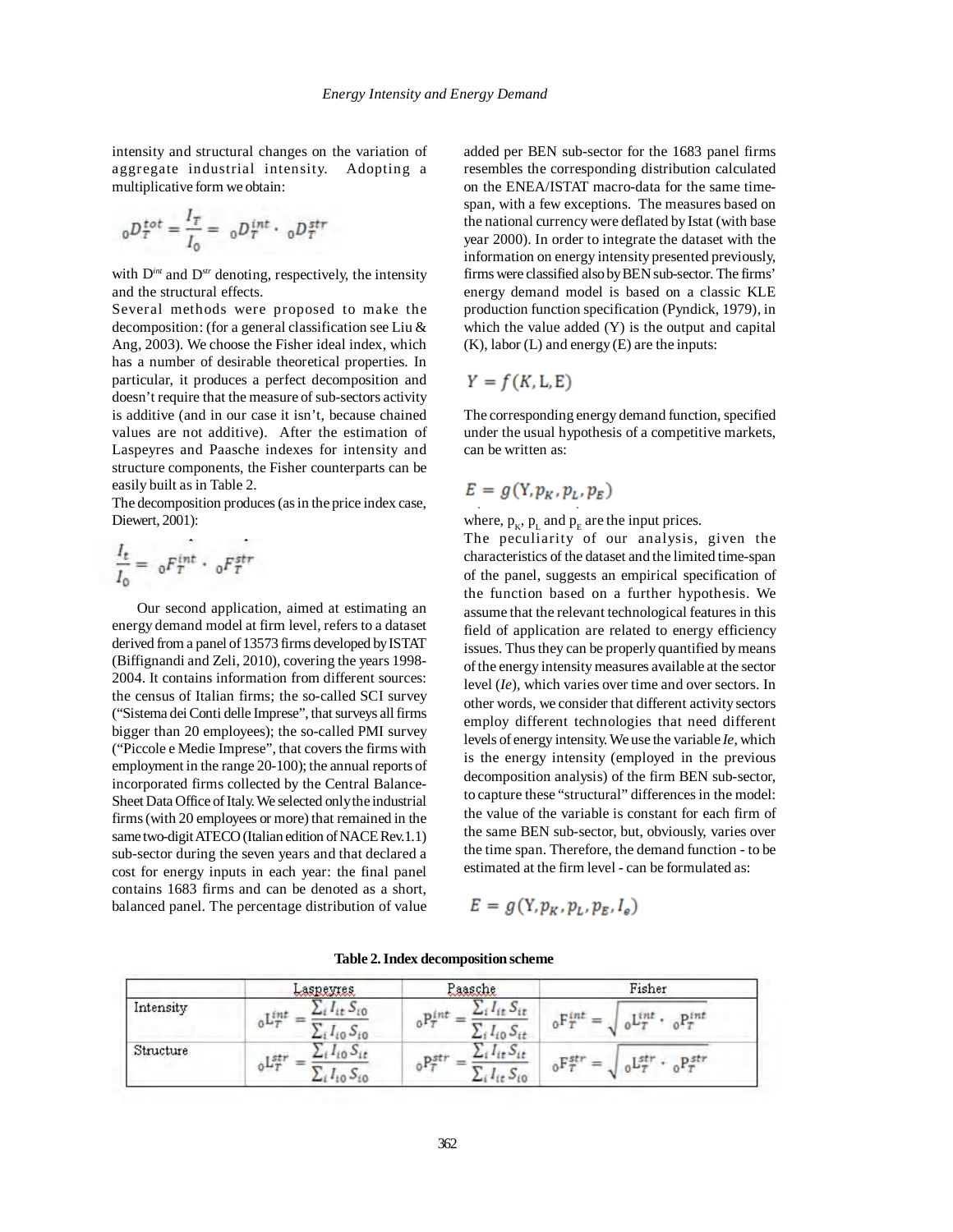The log specification, labeled as Model A, is the following:

$$
\ln E_{it} = \beta_0 + \beta_1 \ln Y_{it} + \beta_2 \ln p_{Kt} +
$$
  

$$
\beta_3 \ln p_{Lt} + \beta_4 \ln p_{Et} + \beta_5 \ln I e_{jt} + u_{it}
$$

where i denotes the firm  $(i=1,2,...1683)$ , t the year  $(t=1,2,...7)$ , j the BEN sub-sector of each firm  $(j=1,...,$ 9);  $E_i$  is the (deflated) expenditure for energy of firm i at time t;  $Y_{i}$  is the (deflated) output value for the firm i at time t;  $p_{tt}$  the labor cost index at time t;  $p_{kt}$  the index of capital user cost price at time t;  $p_{F_t}$  the index of real energy prices at time t;  $Ie_{it}$  the energy intensity of the firm's BEN sub-sector j for the time t.

The variables *E* and *Y* are taken from the Istat panel dataset. The labor cost index  $p_{\mu}$  is produced by Banca d'Italia (Banca d'Italia, 2003, 2004, 2005); the capital user cost price used to calculate  $p_k$  is produced by Istat;  $p<sub>F</sub>$  is available from the International Energy Agency. We refer to a composite energy price index because the prices of the different energy sources are not available; moreover, the composition of energy consumption by energy source didn't vary significantly in the considered time-span. All the indexes are on basis 2000=100. *Ie* is the variable, produced by ENEA, used in the previous decomposition analysis. On the basis of the wellknown theoretical result regarding the factor demand function, we can substitute the factor prices with the price relatives (in terms of capital), obtaining the following parameterization, labeled as Model B:

$$
\ln E_{it} = \gamma_0 + \gamma_1 \ln Y_{it} + \gamma_2 \ln(p_{Et}/p_{Kt})
$$

$$
+ \gamma_3 \ln (p_{Lt}/p_{Kt}) + \gamma_4 \ln l e_{jt} + u_{tt}
$$

We estimated random effects panel models for three main reasons: N is large and T is small; the random effects approach allows to generalize the inference beyond the sample used in the model; the hypothesis that omitted individual variables are not correlated with the predictor variables seems appropriate. Moreover, the variable *Ie* captures fixed effects and this has been explored comparing the fixed effects model without *Ie* and the proposed random effect model (with *Ie*).

#### **RESULTS & DISCUSSION**

The results of our analysis on the energy intensity decomposition and on the energy demand can be summarized here. In Fig. 3 we present the result of the decomposition when the intensity change is evaluated

on a fixed basis (1990=1), while Fig. 4 refers to the yearly growths. The relevant annual increase in total energy intensity in 2003 is due to the increase in energy consumption (+3.2%) and the parallel decrease in the value added ( 1.5%) and produces an intensity value which is higher than the one in 1990. Both graphs illustrate that in the period 1990- 2003 the structural and intensity drivers often have opposite effects; annual changes never exceed the interval  $\pm$  5% and in the last four years they show a persistent decline. Moreover, in 2004-2008 the global change in the energy intensity resembles the one of *Fint*: therefore, in the last five years had the composition of industrial sector not changed since 1990, energy intensity dynamic would have been very similar to the actual one. The global change seems to be mainly due to the decline in energy intensity in the various sub-sectors. On the contrary, had energy efficiency been fixed as its 1990 levels for all industrial sub-sectors, changes in economic activity would have led to a lower increase in energy efficiency. The results of the demand model estimation are in Table 3 (Model A) and in Table 4 (Model B).

The results are similar. First of all, both models confirm the expected result of a direct relationship between the demand for energy (measured by deflated expenditure for energy) and firm dimension. As far as Model A is concerned, the capital price index coefficient is not significant: this result could be due to the absence of substitution effect between capital and energy demand in the short term. On the contrary, the coefficients of energy and labor price indexes are significant, but the sign of the energy price coefficient seems ambiguous because it is different from the expected one. A possible explanation refers to the aggregate nature of the price index: first of all, the price of energy differs on the basis of the energy consumption level but the composite index is not able to highlight this phenomenon; secondly, the price index sums up the prices of the different energy sources used by the firms and the single prices have had different dynamics. Furthermore, energy price market regulation could affect the result. When the price relatives are considered in Model B, these results are confirmed. Finally, the significance of the BENintensity coefficient in both cases suggests that energy demand is linked to the different sub-sector energy intensities. Therefore, the technological asset of the sub-sectors can be considered as an important driver of energy demand at firm level.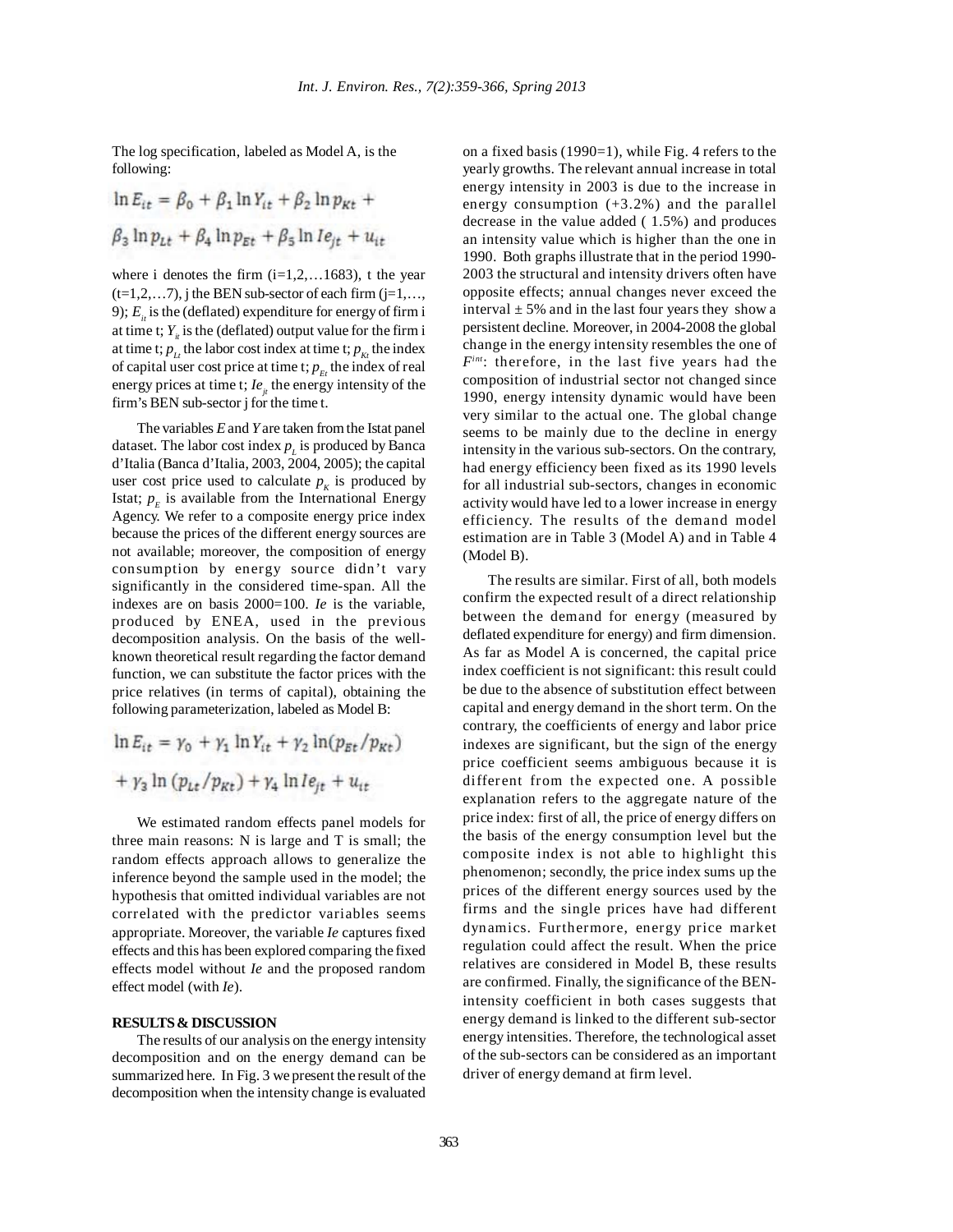







**Fig. 4. Decomposition results for industry energy intensity (annual change)**

| Table 3. Energy demand - Model A and Model B estimation results (std errors in parentheses) |         |  |  |  |  |
|---------------------------------------------------------------------------------------------|---------|--|--|--|--|
| Model A                                                                                     | Model B |  |  |  |  |

| Model A      |                    | Model B |                                   |                    |      |
|--------------|--------------------|---------|-----------------------------------|--------------------|------|
| Variable     | <b>Coefficient</b> | S.C.    | Variable                          | <b>Coefficient</b> | 8.2. |
| constant     | $-6.06**$          | 1.09    | constant                          | $-4.85**$          | 0.79 |
| $ln Y_{it}$  | $0.85**$           | 0.17    | $\ln Y_{it}$                      | $0.85**$           | 0.02 |
| $ln p_{Kt}$  | 0.17               | 0.25    | $ln(p_{\text{Et}}/p_{\text{Kt}})$ | $1.11**$           | 0.32 |
| $ln p_{Lt}$  | $-0.79**$          | 0.23    | $ln(p_{tt}/p_{Kt})$               | $-0.95**$          | 0.22 |
| $ln p_{Et}$  | $1.06**$           | 0.32    | $ln Ie_{it}$                      | $0.32**$           | 0.02 |
| $ln Ie_{ir}$ | $0.32**$           | 0.02    |                                   |                    |      |

\*\* denotes the rejection of null hypothesis at 5% level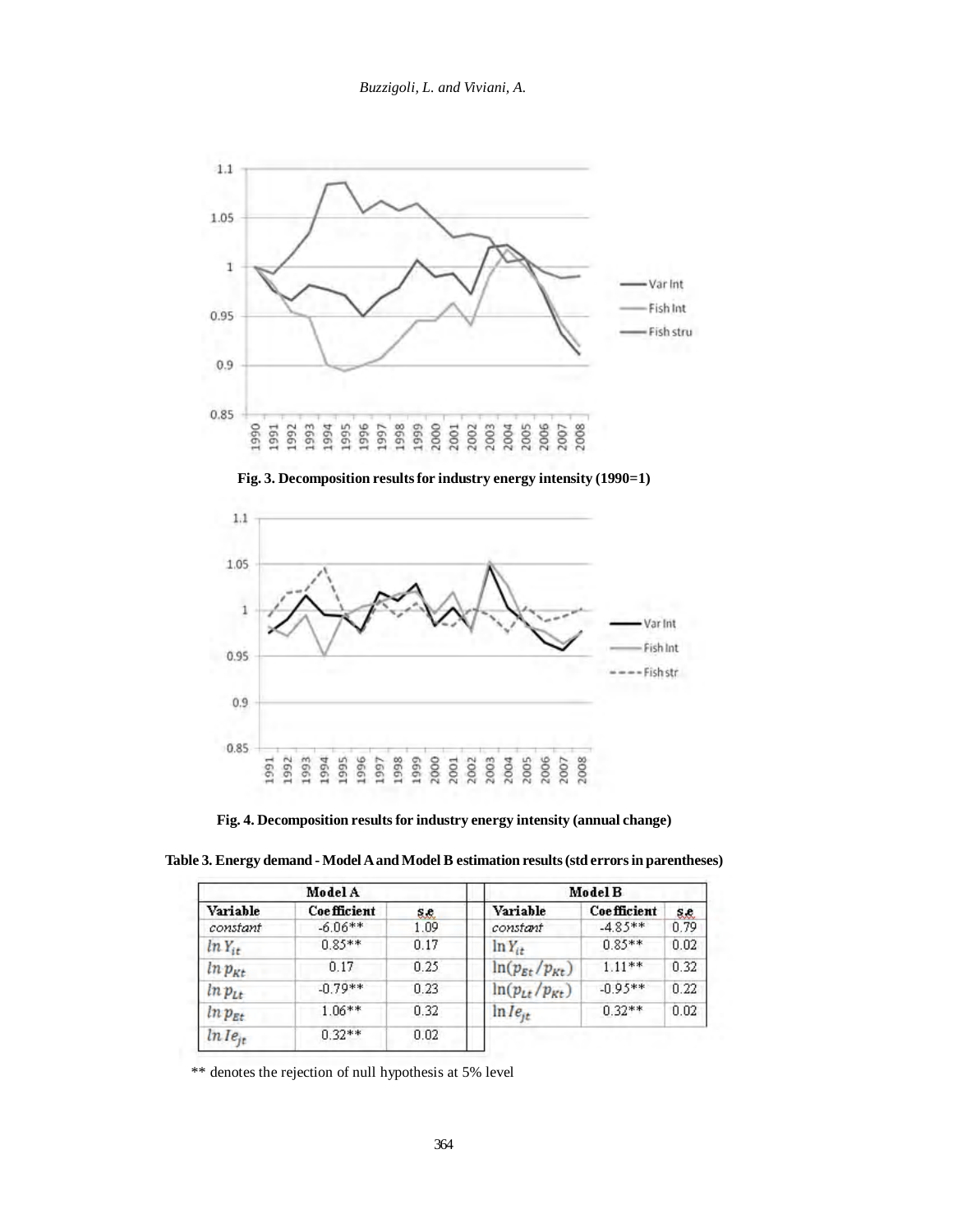## **CONCLUSION**

To analyze the role of energy in the Italian industrial sector, the paper starts with a decomposition analysis at aggregate level which aims at understanding the characteristics that underline changes in industrial energy intensity in Italy for the period 1990-2008.

We observed two different temporal patterns: from 1990 to 2003 the intensity and the structure effects have opposite dynamics and the actual intensity change is intermediate (although it shows almost always a decrease, like the 'pure' intensity effect *Fint*); from 2004 onwards, the pattern of actual intensity change resembles the one of *Fint*. Overall, structural changes play a minor role. On the basis of this result, an econometric micro-analysis is proposed on a panel data-set of firms developed by ISTAT: the 'energy intensity variable' was included in two different specifications of the same energy demand function. So, the model specifying the drivers of the energy demand at the firm level, according to a classic approach, is integrated by a technological assumption regarding energy efficiency issues (all the firms belonging to the same BEN sub-sector share the same energy intensity). First of all, the results show the significance of the firm dimension as an explanatory variable of energy demand. Moreover, the relevant role of BEN energy intensity is confirmed, as expected on the basis of the decomposition analysis. As far as the production factors prices are concerned, the results are more ambiguous, because the energy price coefficient is significant but with a different sign from the expected one: changes in energy price could imply an asymmetric change in the derived demand for energy. A possible explanation refers to the aggregate nature of the price index and to the energy market specificity. In conclusion, some remarks on the data used for models estimation are necessary due to the fact that the firmlevel panel data have some shortcomings. First of all, the balance sheet data do not distinguish the cost of energy for heat and power from the cost of energy for the production process. Secondly, the data contain only an aggregate information on energy consumption and it is impossible to distinguish the expenditure for the different energy sources. Moreover, information on physical energy consumption are not available: therefore, we couldn't estimate the firm-level energy intensities in order to include in the model also a proxy of the production process energy efficiency. Finally, the panel is a subset of the firms included in the original ISTAT panel and it can be plausibly used only for an exploratory analysis. All in all, our paper represents a first contribution to understand the forces that drive energy intensity changes in the Italian industry: it conjugates macro- (using price variables), meso- (using energy intensity by BEN sector) and micro-evidence (firm-level variables) to go beyond simple descriptive analyses, estimating a model based on the classical production theory. This opens interesting hints for future further studies when updated panel data will be available.

#### **REFERENCES**

Ang, B. W. and Liu, N. (2007). Energy Decomposition Analysis: IEA Model versus Other Methods. Energy, **35 (3)**, 1426-1432.

Ang, B. W. and Zhang, F. Q. (2000). A Survey of Index Decomposition Analysis in Energy and Environmental Studies. Energy, **25 (12)**, 1149-1176.

Banca d'Italia, (2003, 2004, 2005). Relazione annuale. Roma: Centro Stampa della.

Biffignandi, S. and Zeli, A. (2010). Integrating databases over time: what about representativeness in longitudinal integrated and panel data. Paper presented at the European Conference on Quality in Official Statistics, Helsinki.

Bugamelli, M., Schivardi, F. and Zizza, F. (2009). The Euro and Firm Restructuring. in: A. Alesina AND F. Giavazzi (Eds.), Europe and the Euro. Chicago: Chicago University Press.

Buzzigoli L. and Viviani, A. (2009). Energy Intensity as a Competitive Factor in the Industrial Sector: the Case of Italy. (in: A. Viviani (ed.), Firms and System Competitiveness in Italy (pp.125-144). Firenze: Firenze University Press.

Cardinale, A. and Verdelli, A. (2008). Energia per l'industria in Italia. Milano: Franco Angeli.

Destais, G., Fouquau, J. and Hurlin, C. (2007). Economic Development and Energy Intensity: A Panel Data Analysis. In J.H. Keppler, R. Bourbonnais & J. Girod Eds.

The Econometrics of Energy Systems (pp.98-120). New York: Palgrave-McMillan.

Diewert, W. E. (2001). The Consumer Price Index and Index Number Theory: A Survey. Department Paper 0102 Vancouver: Department of Economics, University of British Columbia.

ENEA, (2000-2009). Rapporto Energia e Ambiente. (Frascati: Laboratorio Tecnografico ENEA.

European Commission (2010). Europe's Energy position - Markets and Supply. Market Observatory for Energy. Report, Luxembourg: Publications Office of the European Union.

Liu, F. L. and Ang, B. W. (2003)**.** Eight Methods for Decomposing the Aggregate Energy Intensity of Industry. Applied Energy, **76 (1-3)**, 15-23.

Liu, N. and Ang, B. W. (2007). Factors Shaping Aggregate Energy Intensity Trend for Industry: Energy Intensity versus Product Mix. Energy Econ., **29 (4)**, 609-635.